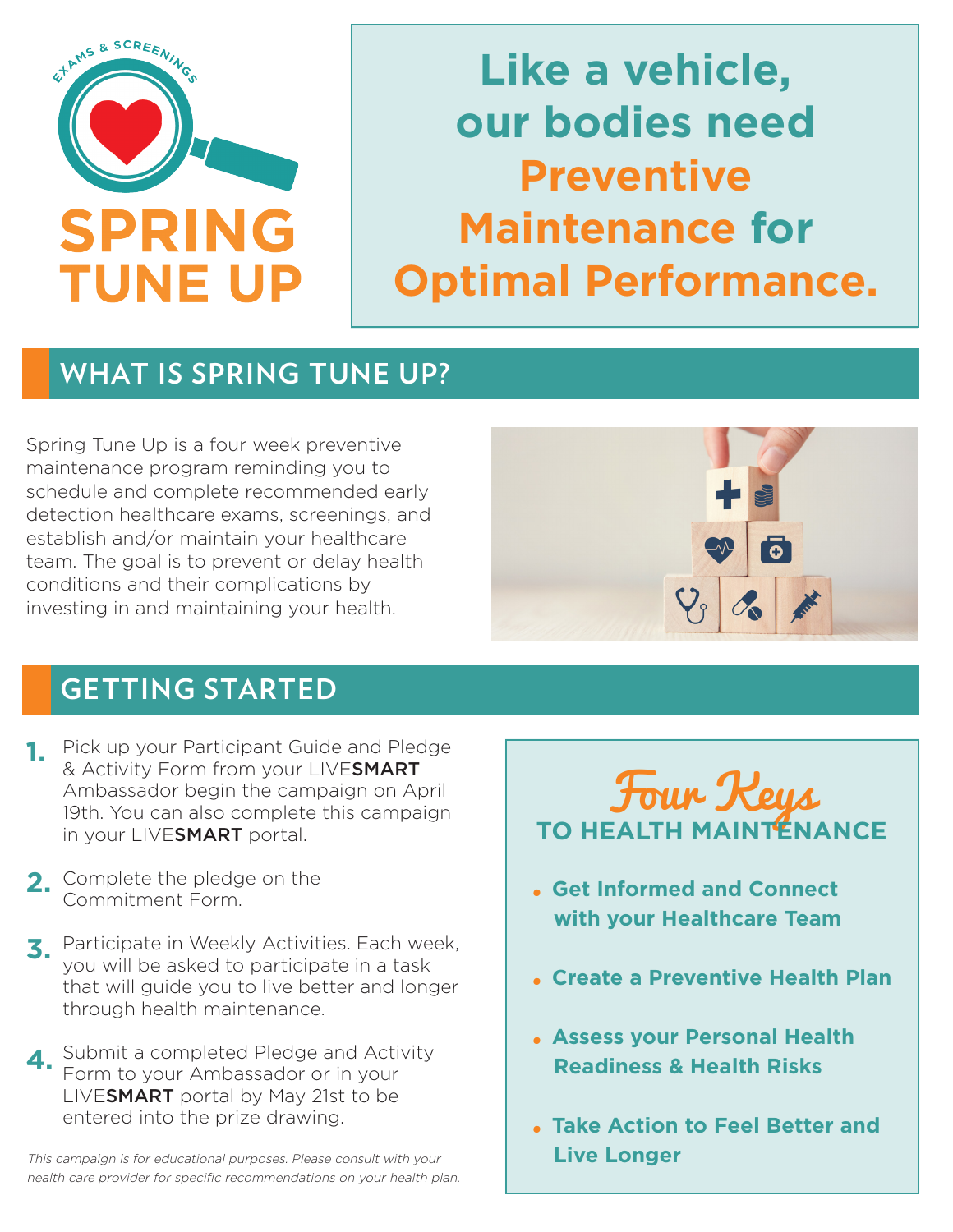# **SPRING TUNE UP STEPS FOR SUCCESS**

### **WEEK 1: GET INFORMED & CONNECT WITH YOUR HEALTHCARE TEAM**

#### **GOAL FOR WEEK ONE:**

- a. Know your definitions. Check each box below after reviewing the definition.
- b. Complete Week 1 table below.

**Preventive Health** Routine healthcare that includes screenings, medical exams, and counseling to prevent illnesses, disease, or other health problems.

**Primary Health Care Provider** A trusted medical care provider, usually a physician or nurse practitioner, who sees patients for common medical issues.

**Preventive/Wellness Office Visit** An annual appointment with a primary healthcare provider intended to prevent illnesses and detect health concerns before symptoms are noticeable.

**Well Woman Visit** For adult women, an annual visit with an OB/GYN physician who specializes in a review of reproductive health. The exam may include a breast examination, pelvic examination and Pap smear, as well as other procedures.

**Immunization** A process whereby a person is made immune or resistant to an infectious disease, typically by the administration of a vaccine.

**Early Detection Screening** The use of blood work, examination, imaging (mammogram) or procedures (colonoscopy) to identify individuals who have disease, but do not yet have symptoms.

**Medication** A prescribed substance that is used to treat or cure a disease or condition.

|                                                  | <b>NAME</b> | <b>FACILITY</b> | <b>PHONE</b> | <b>LOCATION</b> | <b>ONLINE PORTAL</b><br><b>OR APP</b> |
|--------------------------------------------------|-------------|-----------------|--------------|-----------------|---------------------------------------|
| <b>Primary</b><br><b>Health Care</b><br>Provider |             |                 |              |                 |                                       |
| Pharmacist                                       |             |                 |              |                 |                                       |
| OB/GYN<br>if applicable                          |             |                 |              |                 |                                       |
| <b>Dentist</b>                                   |             |                 |              |                 |                                       |
| Optometrist                                      |             |                 |              |                 |                                       |

This guide is to be kept for personal use and not to be submitted to LIVESMART.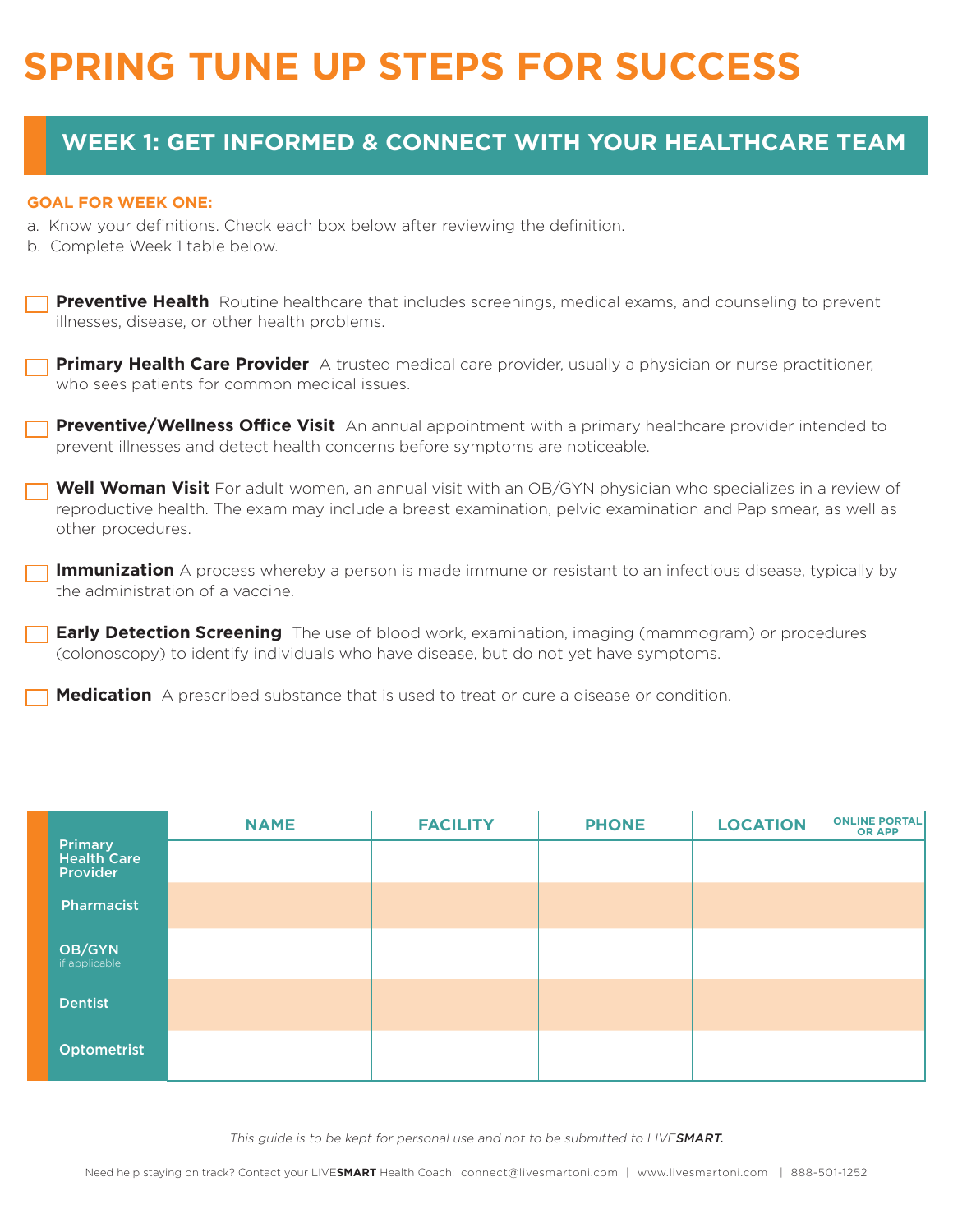### **WEEK 2: CREATE A PREVENTIVE HEALTH PLAN**

#### **GOAL FOR WEEK TWO:**

- a. Understand the importance of preventive health by reviewing the health statistics below.
- b. Complete the Preventative Health Plan in the table below.

#### **DID YOU KNOW? EARLY DETECTION IS CRITICAL**





on time



women will develop breast cancer in their lifetime

ONI health plan members do not complete their mammograms

adults will develop colon cancer in their

lifetime



ONI health plan members do not complete their colonoscopies on time





adult obesity rate in the United States



individuals will develop high blood pressure in their lifetime

adults will develop diabetes in their lifetime

|  | <b>ACTIVITY</b>                            | <b>WHEN IS IT DUE?</b>               | <b>DATE OF</b><br><b>ACTIVITY</b> | <b>SCHEDULED</b><br>(YES/NO) | <b>STATUS</b>                                             |  |
|--|--------------------------------------------|--------------------------------------|-----------------------------------|------------------------------|-----------------------------------------------------------|--|
|  |                                            |                                      |                                   |                              | COMPLETE = $\checkmark$<br>TO DO = TD NOT APPLICABLE = NA |  |
|  | <b>PREVENTIVE</b><br><b>WELLNESS VISIT</b> | Annually                             |                                   |                              |                                                           |  |
|  | <b>DENTAL VISIT</b>                        | Annual Exam<br>Twice Annual Cleaning |                                   |                              |                                                           |  |
|  | <b>EYE EXAM</b>                            | Every 1-3 Years                      |                                   |                              |                                                           |  |
|  | <b>OB/GYN VISIT</b>                        | Annually for women                   |                                   |                              |                                                           |  |
|  | <b>MAMMOGRAM</b>                           | Baseline 35-39<br>Annually 40+       |                                   |                              |                                                           |  |
|  | <b>COLONOSCOPY</b>                         | Annually Age 50+*                    |                                   |                              |                                                           |  |

\*other screening for colon health is available through the health plan.

### **HEALTH BENEFIT RESOURCES**



#### **MEDICAL BENEFITS:**

This includes preventive screening and vaccinations. List of all preventive services covered by the ONI health plan.

Blue Cross Blue Shield of Alabama 888-578-4075 | www.bcbsal.org



**EMPLOYEE ASSISTANCE PROGRAM:**

Behavioral Health Systems | 800-245-1150 www.behavioralhealthsystems.com



**VISION BENEFITS:** Eye Med 866-800-5457 | www.eyemed.com



**DENTAL BENEFITS: Delta Dental** 800-521-2651 | www.deltadentalins.com



#### **PRIME PHARMACY BENEFITS:** Prime Therapeutics | 888-578-4075

www.bcbsal.org

Alliance Rx (Specialty Rx) | 877-627-6337 www.alliancerxwp.com

This guide is to be kept for personal use and not to be submitted to LIVESMART.

Need help staying on track? Contact your LIVE**SMART** Health Coach: connect@livesmartoni.com | www.livesmartoni.com | 888-501-1252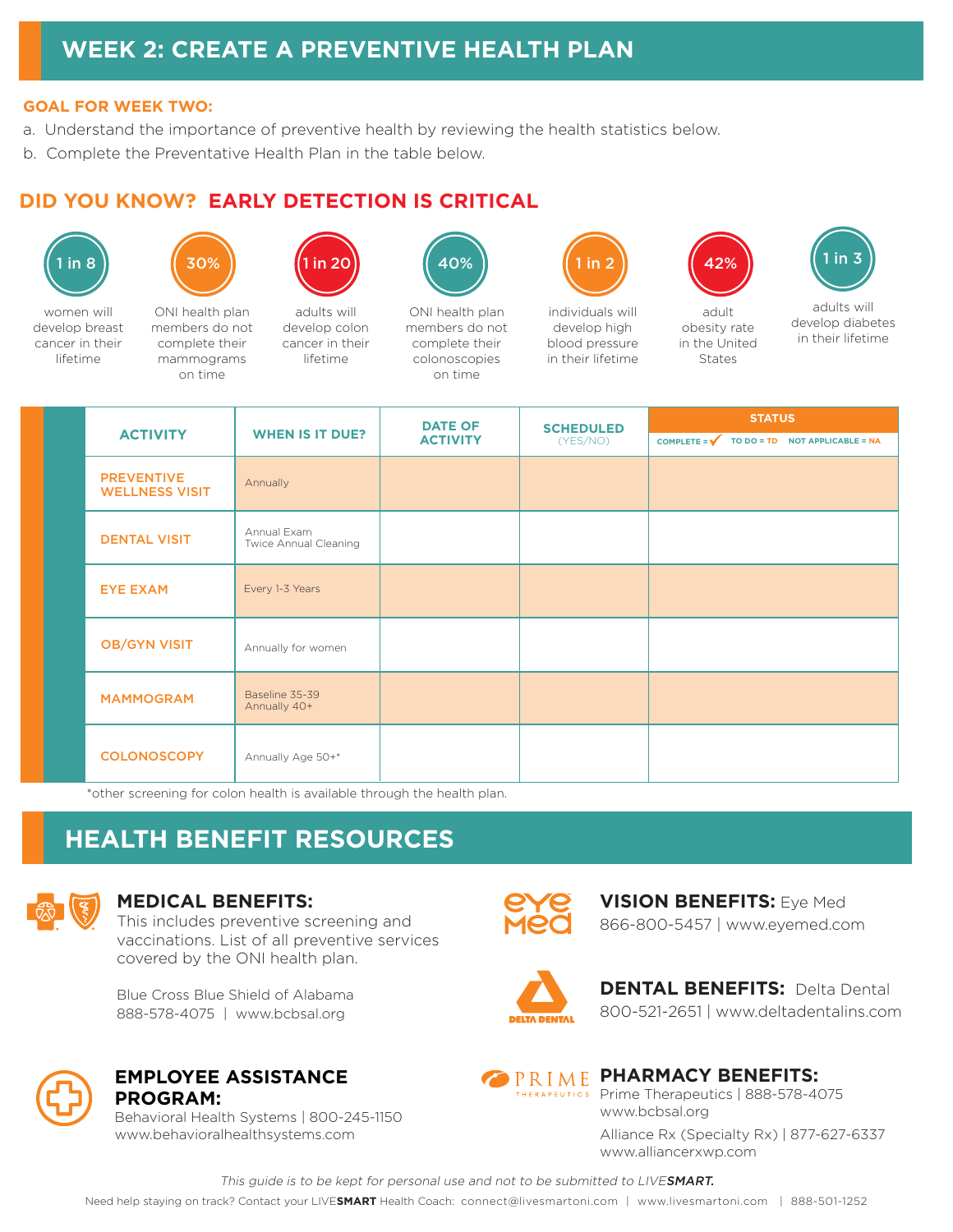### **WEEK 3: ASSESS YOUR PERSONAL HEALTH READINESS & HEALTH RISKS**

#### **GOAL FOR WEEK THREE:**

a. Answer the questions below.

b. Complete the Vaccines Recommended for Adults table below.

Have you completed your Personal Health Assessment in the LIVESMART portal this year?  $\Box$  Yes  $\Box$  No

Have you completed your vaccines for 2021? Vaccines help to prevent illness and have been very helpful in eliminating disease. The information in the table below is a general recommendation to be discussed with your primary health care provider.

|                                                              | <b>DETAILS</b>                                                                                                                                       | <b>FREQUENCY</b>         | <b>STATUS/DATE</b> |
|--------------------------------------------------------------|------------------------------------------------------------------------------------------------------------------------------------------------------|--------------------------|--------------------|
| <b>Flu Vaccine</b>                                           | The seasonal flu vaccine protects against the most common influenza<br>viruses expected to present each year.                                        | Annually                 | $\sqrt{\star}$ NA  |
| <b>Tdap Vaccine</b><br>(Tetanus, Diphtheria,<br>& Pertussis) | Tdap is a combination vaccine that protects against three potentially<br>life-threatening bacterial diseases.                                        | One Time                 |                    |
| <b>Td Booster</b><br>(Tetanus & Diphtheria)                  | It's a booster for the Tdap vaccine for continued protection.                                                                                        | Every 10 years           |                    |
| <b>Pneumococcal</b>                                          | All adults 65 years-or-older should receive at least one dose to protect<br>against pneumonia.                                                       | At least once            |                    |
| <b>Shingles (Zoster)</b>                                     | Adults 50 and older, including adults who have had shingles or received the<br>previous shingles vaccine (Zostavax). Two doses, 2 to 6 months apart. | Two doses                |                    |
| <b>COVID-19 Vaccine</b>                                      | All adults as it becomes available. The vaccine teaches our immune<br>system how to recognize and fight the virus that causes COVID-19.              | 2021<br>One or two shots |                    |

 $COMPLETE = \bigvee$  WILL SCHEDULE =  $\bigvee$  NOT APPLICABLE = NA

### **WEEK 4: TAKE ACTION TO FEEL BETTER AND LIVE LONGER**

#### **GOAL FOR WEEK FOUR:**

a. Check off the topics below you want to discuss with your healthcare provider.

b. Explore the Health Benefits Resources on page three.

Living well is not just about exams and screenings, it is about what you do in between.



Please visit www.livesmartoni.com for additional resources. This guide is to be kept for personal use and not to be submitted to LIVESMART.